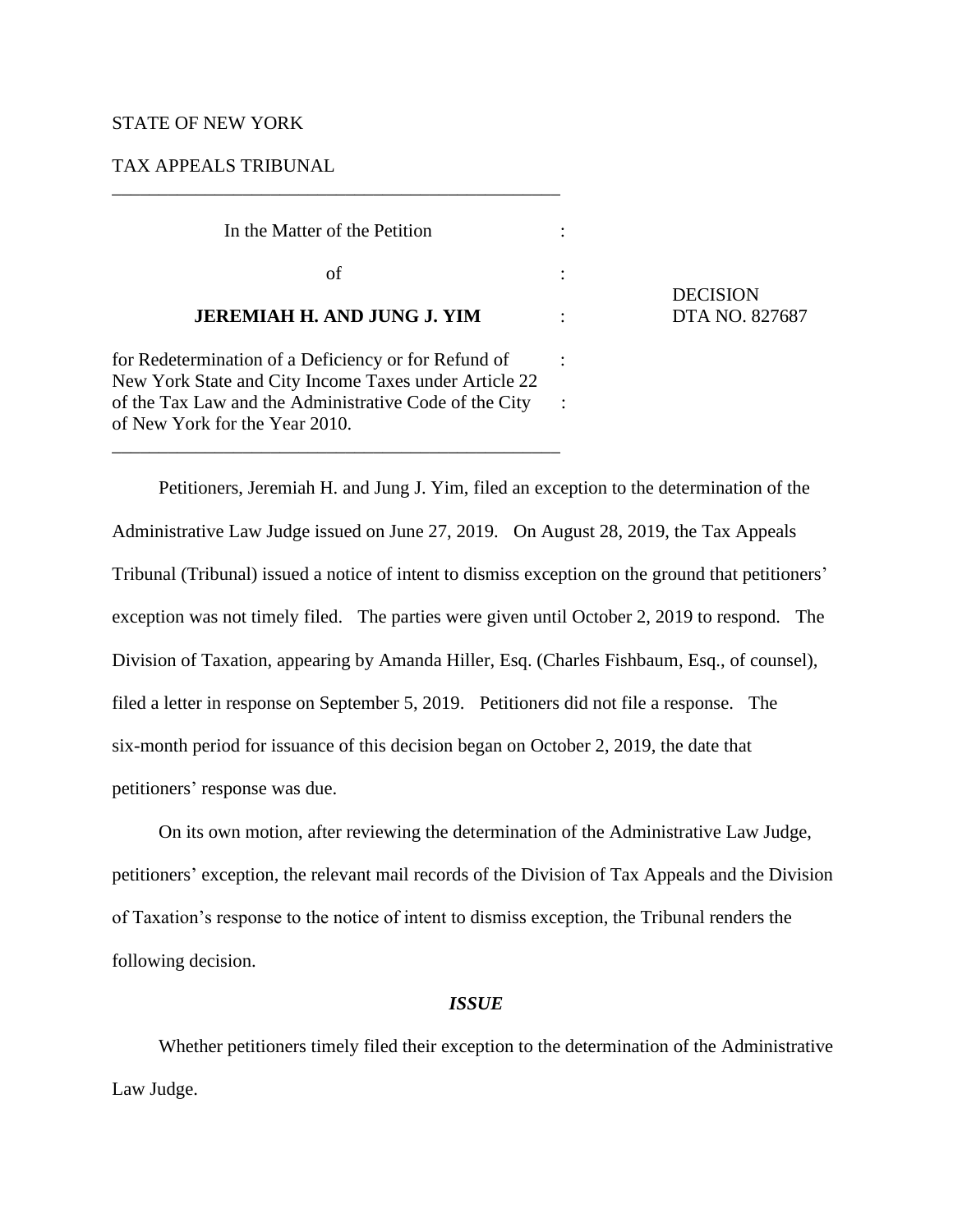#### *FINDINGS OF FACT*

We find the following facts.

1. The determination of the Administrative Law Judge was mailed by United States Postal Service (USPS) certified mail on June 27, 2019 to petitioners at their last known address in Flushing, New York.

2. Petitioners filed an exception to the determination, which was received by the Office of the Secretary to the Tribunal on August 26, 2019. The envelope containing the exception bore a USPS postmark of August 21, 2019 and the same Flushing, New York, address as a return address.

3. On August 28, 2019, the Tribunal issued a notice of intent to dismiss exception on the ground that petitioners' exception was not timely filed. The parties were given until October 2, 2019 to respond.

#### *OPINION*

Notice of an administrative law judge determination is given by registered or certified mail and is complete upon placing the determination in a post-paid properly addressed envelope, in the exclusive care and custody of the USPS (20 NYCRR 3000.23 [a]). Either party may file an exception for review of a determination with this Tribunal (Tax Law § 2006 [7]). An exception must be filed within 30 days from the date of mailing of the determination (Tax Law § 2006 [7]; 20 NYCRR 3000.17 [a] [1]). Exceptions are filed with the Secretary to the Tax Appeals Tribunal either in person or by mail (*id.*). An exception delivered by the USPS to this Tribunal after the due date is deemed to be filed on the date of the USPS postmark stamped on the envelope (20 NYCRR 3000.22 [a] [1]).

In this case, the Administrative Law Judge's determination was properly mailed to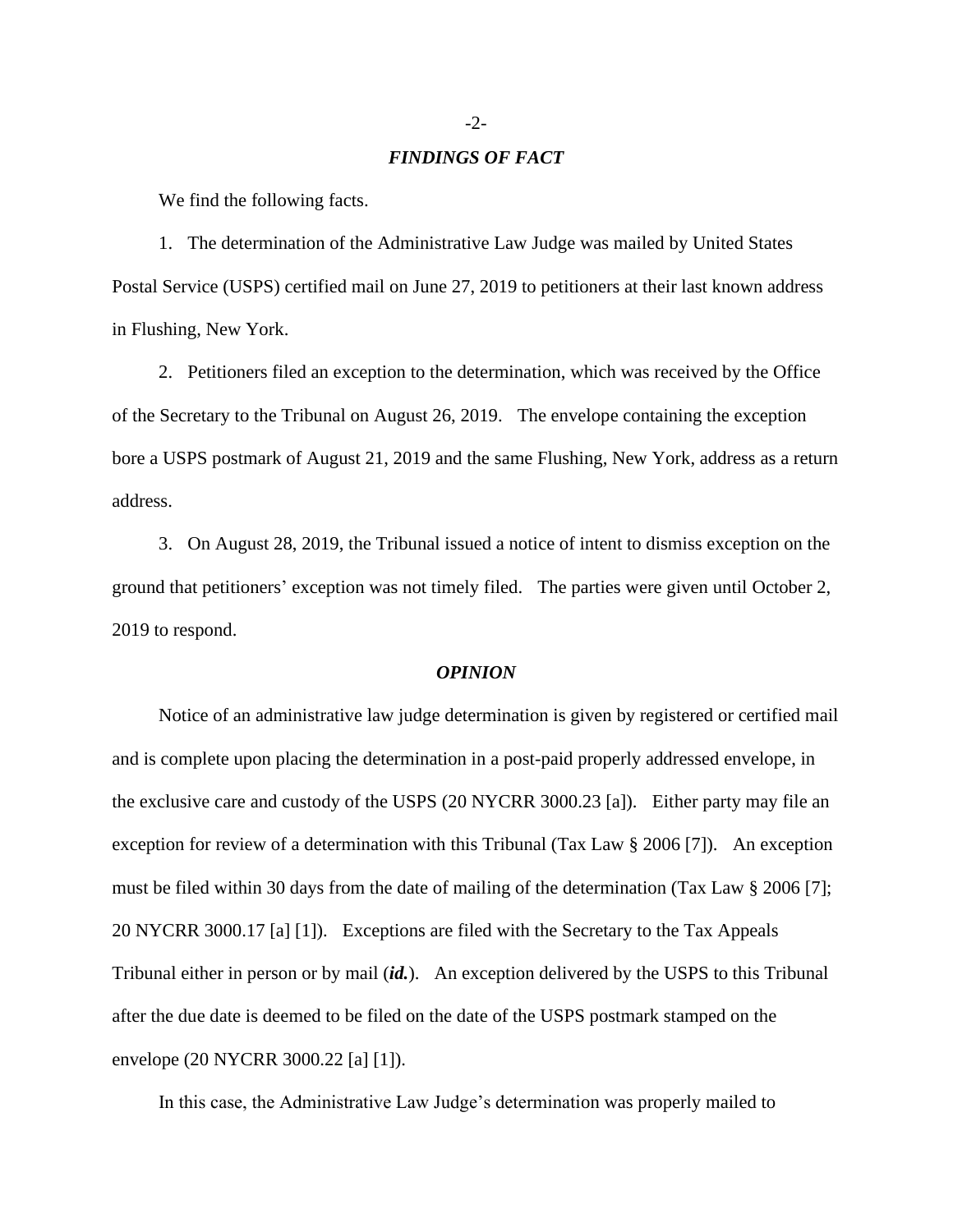petitioners by certified mail on June 27, 2019 (*see* Tax Law § 2006 [7]; 20 NYCRR 3000.23 [a]). Thus, an exception to the determination of the Administrative Law Judge was due to be filed on or before July 29, 2019<sup>1</sup> (Tax Law § 2006 [7]; 20 NYCRR 3000.17 [a] [1]). Petitioners' exception was filed on August 21, 2019 (*see* 20 NYCRR 3000.22 [a] [1]). This date is beyond the 30-day deadline for filing an exception with the Tribunal; therefore, the exception was not timely filed as required by Tax Law § 2006 (7).

As this Tribunal's jurisdiction is statutorily limited (*see* Tax Law § 2006 [4]), we lack jurisdiction to consider the merits of a late-filed protest (*see Matter of Quinones*, Tax Appeals Tribunal, May 8, 2018).

Accordingly, it is ORDERED, ADJUDGED and DECREED that:

On the Tax Appeals Tribunal's own motion, the exception of Jeremiah H. and Jung J. Yim is dismissed.

<sup>&</sup>lt;sup>1</sup> July 27, 2019 is the 30<sup>th</sup> day from June 27, 2019. However, as July 27, 2019 fell on a Saturday, the exception was required to be filed by Monday, July 29, 2019 (*see* General Construction Law § 25-a).